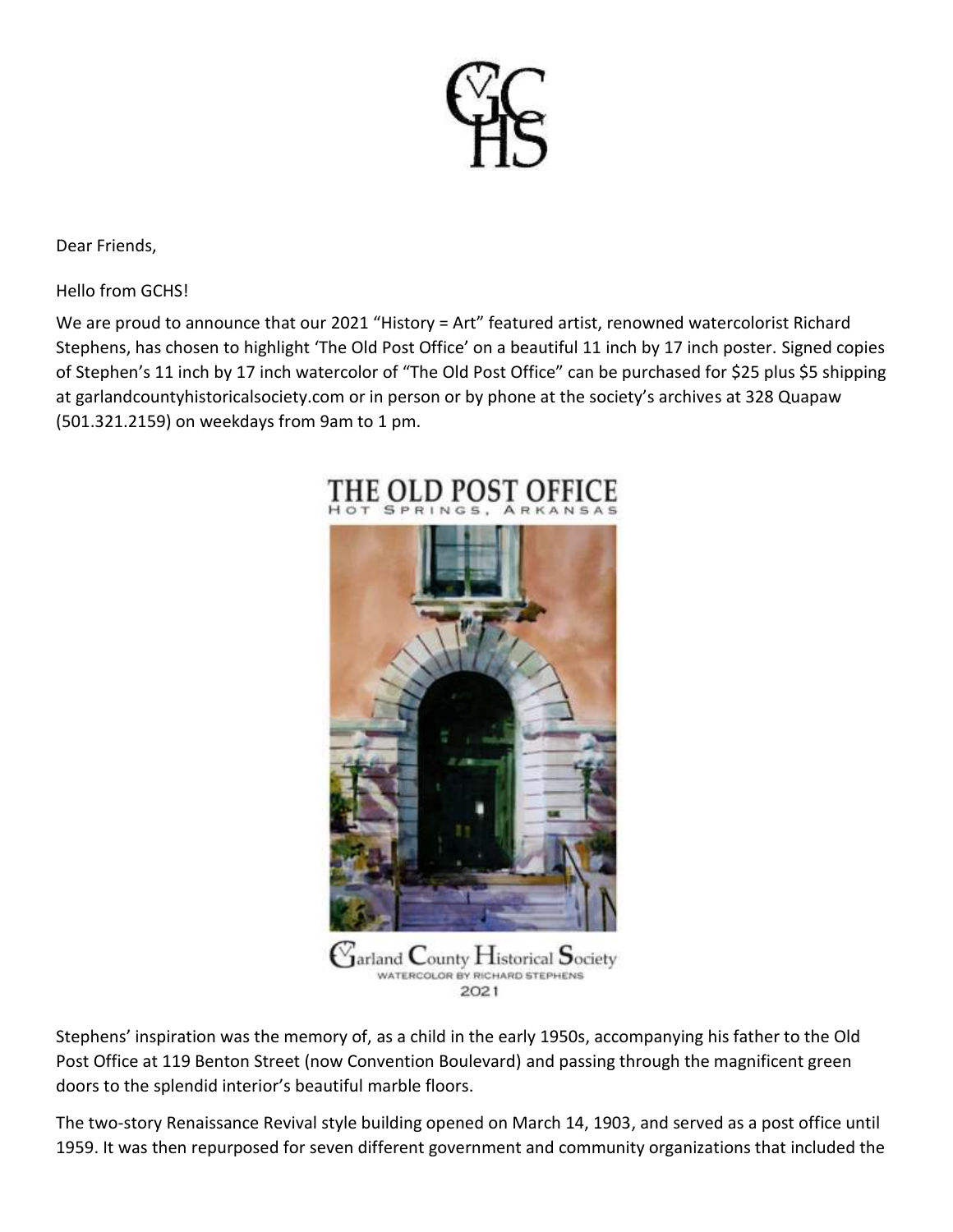Navy Recruiting Station and the United Fund of Garland County. By 1966, the Old Post Office was occupied by the City and County Health Department. In 1990 the building was placed on the National Register of Historic Places. By 1991 the historic eighty-nine-year-old building had been beautifully restored by Courtney Crouch to house his Selected Funeral & Life Insurance Company.



*Internationally recognized watercolorist Richard Stephens presents a poster of his painting of the door of the Old Post Office to President Julie Brenner Nix and Vice President Bitty Martin.*



*People flock to the newly built Post Office ca 1906.*



*Parking in front of the Old Post Office, early 1920s.*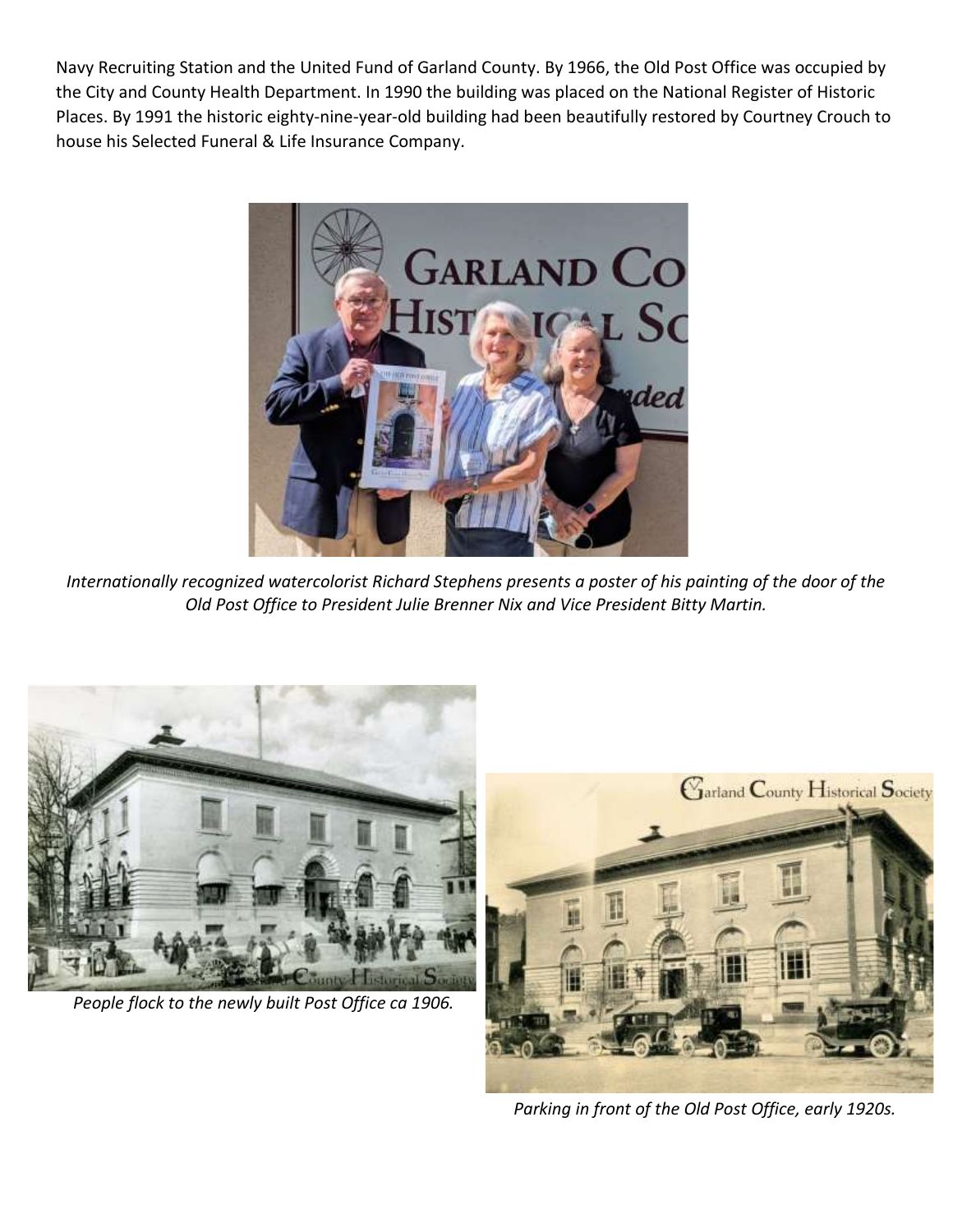Our September speaker will be our longtime member and friend of local history, Ron Fuller. His topic will be "Hot Springs: A History in Postcards." The program will be at noon, on September 28, at the Garland County Library. It hasn't yet been decided if the program will be in-person or only virtual. We will keep you posted!

This Friday and Saturday is the first annual Arkansas Heritage Festival at Ponce de Leon Center, Hot Springs Village. The two-day event will spotlight arts and crafts as well as Arkansas history, culture, and entertainment.

Their website gives a detailed schedule of events/map/other good things, and a registration button. Registration is required. <https://www.arkansasheritage.hsvlli.org/>

At 1 pm Saturday, I'll present the program "Hot Springs: A Small Town's Giant Contribution to Arkansas' Tourism Heritage."



*Health and fun—perennial themes at Hot Springs!*